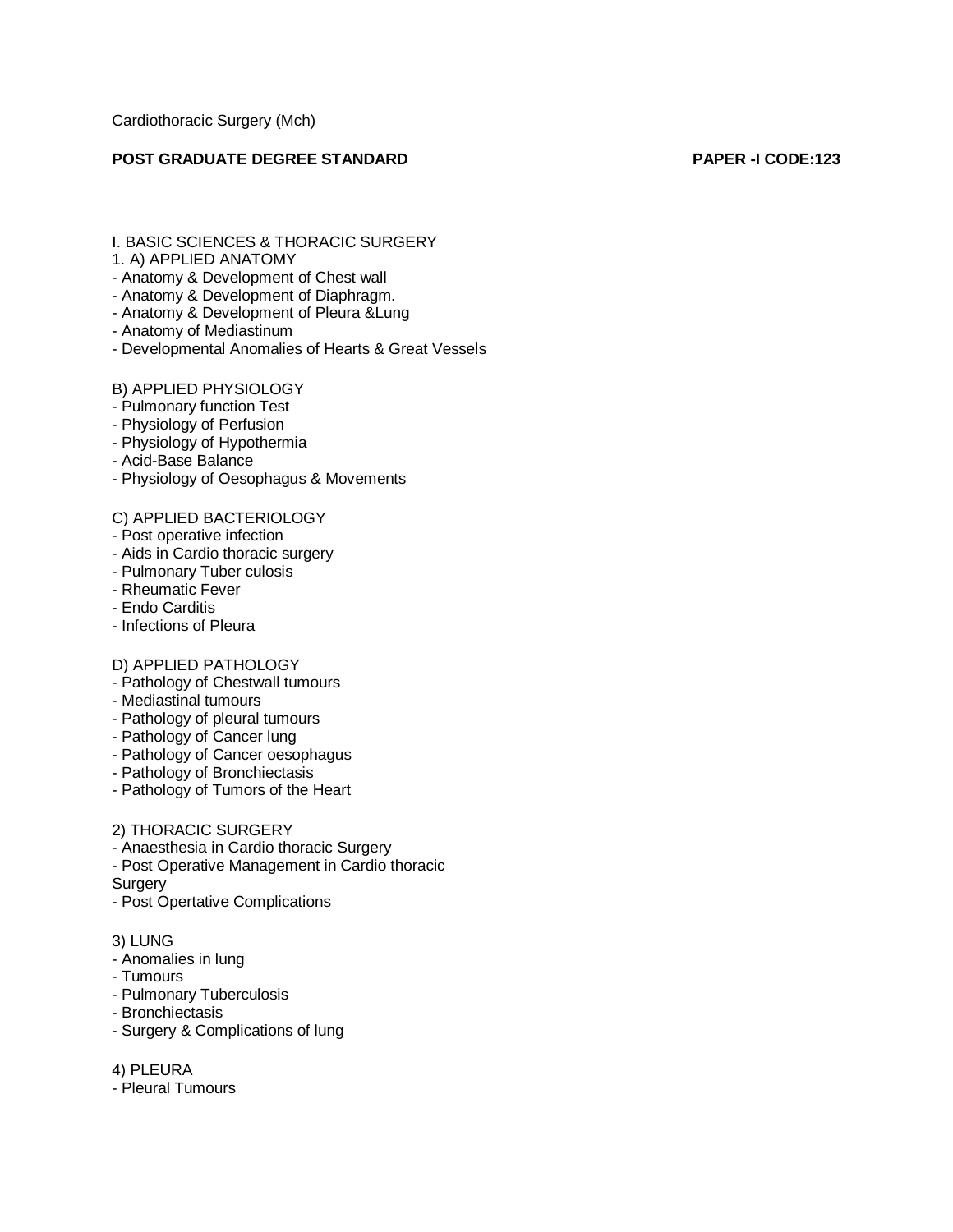- Pleural Infection
- Empyema

### 5) OESOPHAGUS

- Congenital Anomalies
- Oesophageal Cancers
- Stricture Oesophagus
- Achalasia Cadia
- Surgeries in Oesophagus & Its complication

## 6) MEDIASTINUM

- Infections
- Tumours in Mediastinum
- Thymus tumours

## 7) PERICARDIUM

- Tumour
- Infections

## PAPER-II

# CADIO VASCULAR SURGERY

1) EXTRACORPOREAL CIRCULATION

- Hypothermia
- Complications in CPBP
- Deep Hypothermia & Circulatory Arrest
- Assisted Circulation

2) CONGENITAL HEART DISEASES - CLINICAL SIGNS - SURGERY & COMPLICATIONS

- Atrial Septal defects
- Ventricular Septal defects
- AV Canal Defects
- Tetralogy of Fallots
- Trasposition of great vessels
- Truncus
- Congenital Valvular Lesions
- PDA & Coarctations

## 3) VALVULAR HEART DISEASE-SURGERY & COMPLICATION

- Diseases of Mitral Valve
- Diseases of Aortic Valve
- Diseases of Tricuspid & pulmonary valve

## 4) TUMOURS OF HEARTS

- 5) CORONARY ARTERY DISEASE & ITS COMPLICATION
- Coronary anatomy
- Coronary Aterosclerotic phenomena
- Coronary artery Byepass surgery
- LV aneurysm